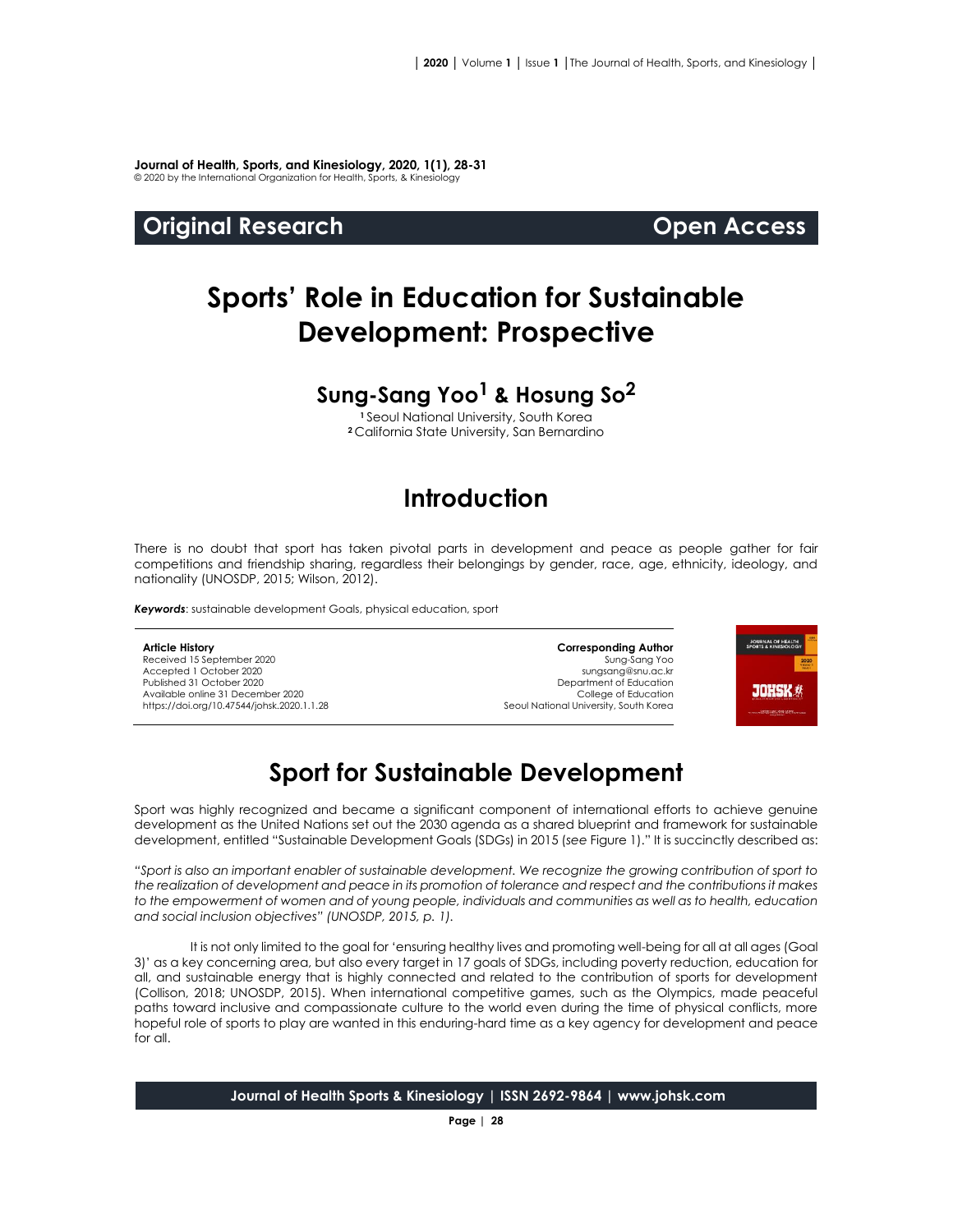# **Gaps Between Rhetoric and Practice**

It was 1978 that the UN declared that "spots and physical education was a fundamental right for all" and the UN Office on Sport for Development and Peace (UNOSDP) was established in 2001 to support the agenda. Since then, international organizations designated to the agenda, such as UN, UNDP, UNESCO, UNICEF, and ILO have continuously worked to spur sport to deepen and widen the degree of peace with many sports bodies until the SDGs were emerged. By this, sport was highly expected to play a powerful role in international development and peace.

However, the expectation to sport in international level has hardly been achieved while more athletic games took place with record-breaking participants every time (Coakley, 2009). There has been limited and unstructured framework to measure how sport contributes to international concerns in the development and peace. Scholarly works to problematize the role of sport in development and peace, according to the proclaimed agenda by the UN, criticize that sport has been manipulated by the power with various types of capital, national interest-driven sports games harshly deteriorated physical surroundings in communities, and current sport practice and structures scarcely reflect its expected role in inclusiveness and peace (Darnell, 2012; Wilson, 2012). Although most criticisms related to such problems have targeted against ideologically dominant groups to control sport in national and global level, investigations on the role of sport, physical education, and physical activity in community level are quite few to reveal its critical part in development.

In short, as the claim that sport needs to get engaged in international development and peace is undoubtedly high on one hand, the actual practice and involvement of sport, physical education and physical activity to the agenda in various dimensions remain dormant. It is obvious that more actions need to be put into place as it has long been claimed for.

### **Sport and Education for the Same Goal**

In the meantime, sport cannot be separated from education as education retains a cross-cutting aspect for international development by calling for formulating learning communities. As sport has primarily something to deal with healthy body and sound mind, education could facilitate and fill those with innovative knowledge and imaginative reckoning based upon them. The SDGs also claim that the education should be globally and locally recognized to connect human actions in daily lives to idealism under which the right to learn cannot be obstructed at any time and place by appearance. Then, both sport and education need to be taken as a significant avenue toward global development as they are closely interrelated with every aspect of problematic situations globally spread (Lemke, 2020).

In this context, sport together with education is necessarily supposed to be involved more actively and widely in international development and cooperation, while sport itself has traditionally conceived as games for excellence and pride among elite athletes. However, it is critically necessary to perceive the role of education in development as mentioned in regards with sport's roles.

Despite people's quest for hope and potential progressive transformation in, through and by education and as described in McCloskey's (2015) viewpoints on the important role of education in fostering transitions to sustainability, education mainly functions to make a given societal structure unchanged. Therefore, there is not a clear-cut direction of such a chronological and persistent reforms of education potentially to attain better system of teaching and learning for all since public schooling as a system was pursued (Ravitch, 2016).

However, education has been widely recognized as an active area to deliver quality education to developing countries from early child-care and education (ECCE) to tertiary education to youth and adult education. One of the evidences that could be applied to physical education including physical activities and sports as an important part of education and school curriculum is "Education for Sustainable Development (ESD) that is commonly understood as education encouraging changes in knowledge, skills, values and attitudes to enable a more sustainable and just society for all (UNESCO, 2018).

Moreover, UNESCO and OECD have deeply been engaged in the process of education development by providing adequate support and setting off framework for evaluation. In addition, various tools for policy making and advocacy in local community in developing countries have been disseminated to ensure that education as an unalienable right will be put into action. Then, sport as a global agenda for development needs to move forward beyond well-recognized field competition upon a given ground.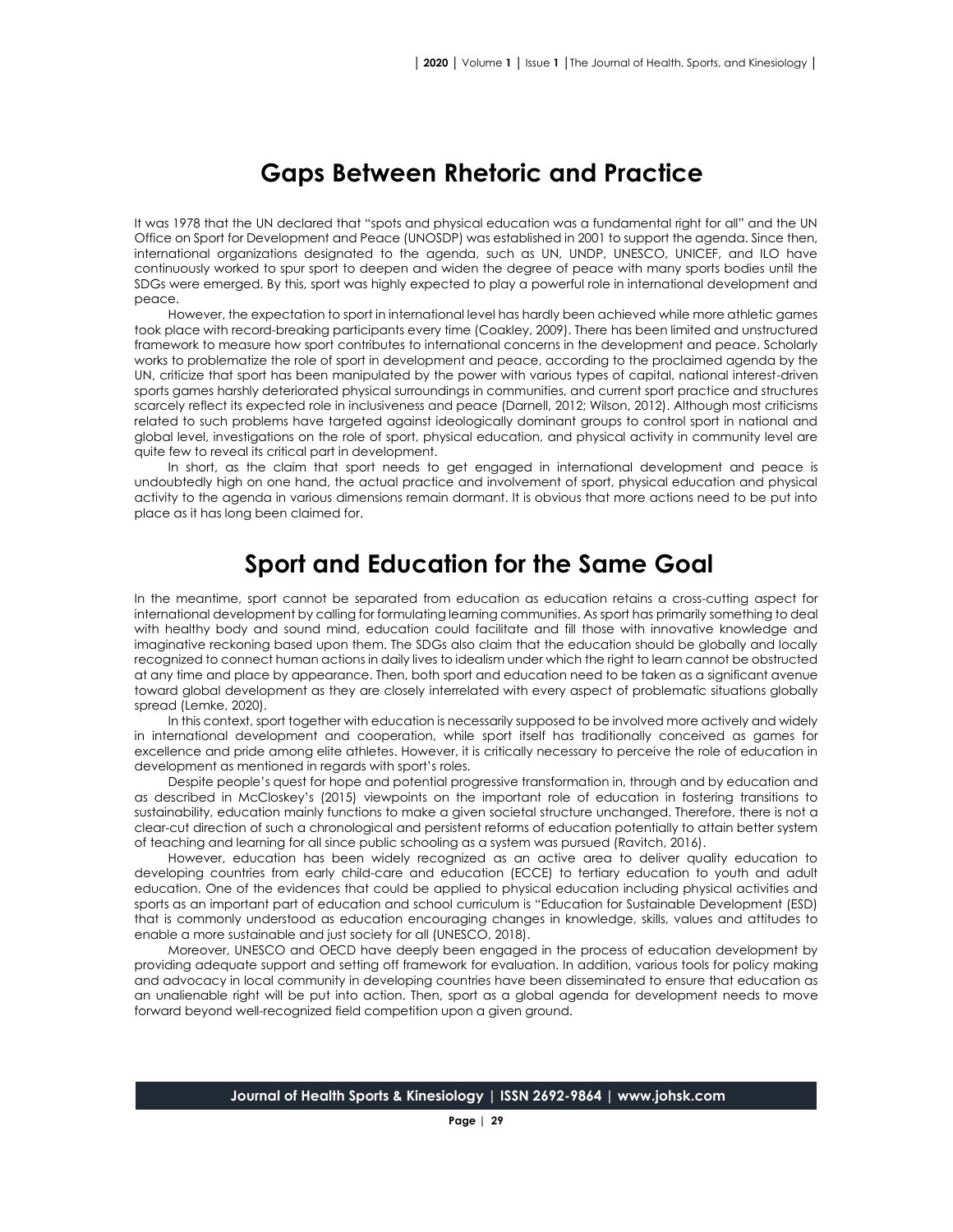

*Figure 1 Sustainable Development Goals (SDG), Reprinted from [https://www.un.org/development/desa/disabilities/about-us/sustainable-development-goals-sdgs-and](https://www.un.org/development/desa/disabilities/about-us/sustainable-development-goals-sdgs-and-disability.html)[disability.html](https://www.un.org/development/desa/disabilities/about-us/sustainable-development-goals-sdgs-and-disability.html)*

# **Conclusion**

#### **Prospective Role of Sports in Sustainable Development**

It is necessary and urgent that sport, physical education, and physical activity seriously play its role in international development and peace. As international development and cooperation is an interdisciplinary area of actions, sport needs to get more actively involved and be part of various activities for genuine development in local, national, and international level. More involvement particularly in education development through sport, physical education, and physical activity in developing countries can be advocated for each government to employ. Sport for international development cannot stay as a rhetoric but maintain its power to put every social sectors and factors together for more right-based development, which we believe is an authentic education itself.

**Journal of Health Sports & Kinesiology | ISSN 2692-9864 | www.johsk.com**